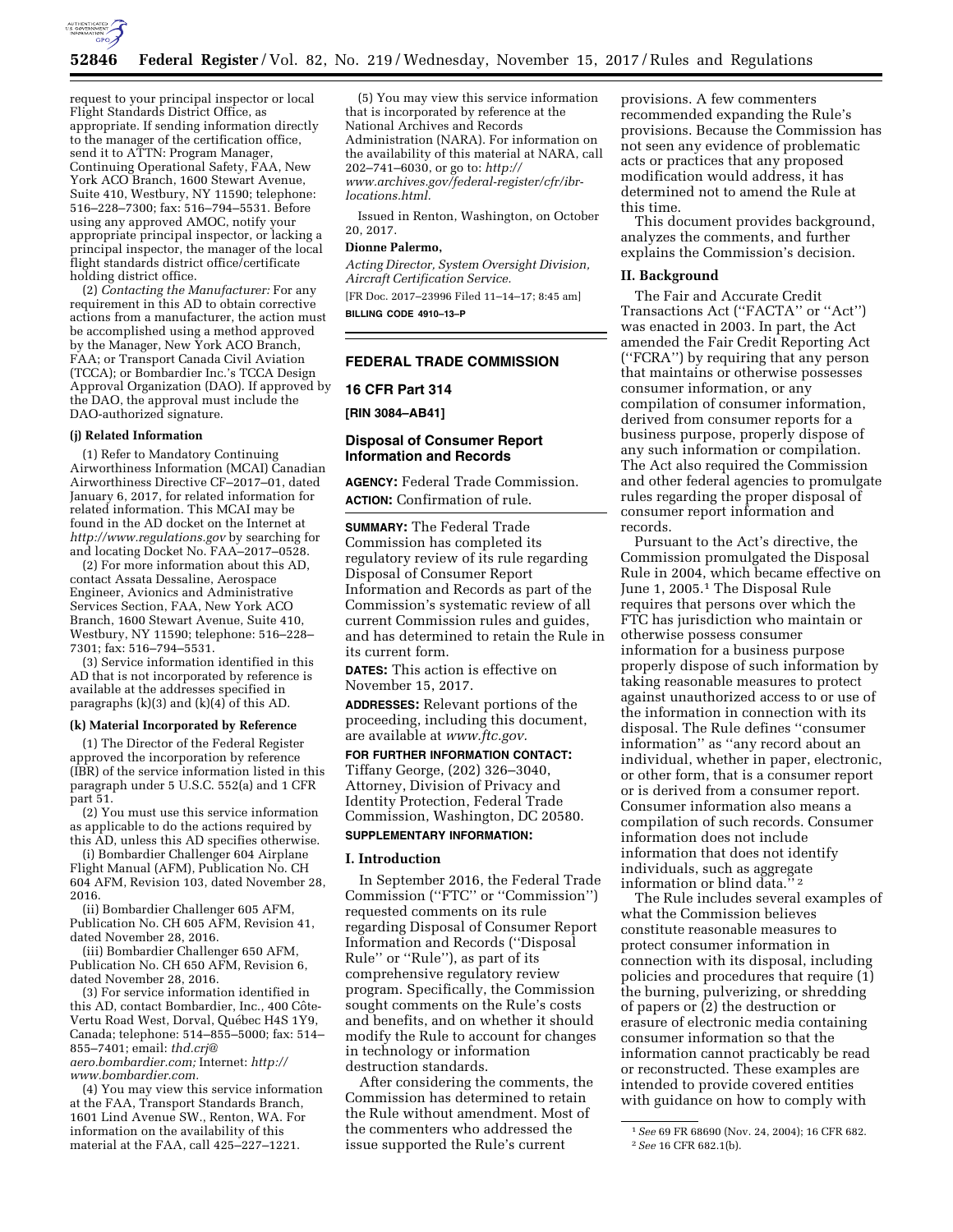the Rule, but are not intended to be safe harbors or exclusive methods for compliance. In promulgating the Rule, the FTC noted that there are few foolproof methods of record destruction and that entities covered by the Rule must consider their own unique circumstances when determining how to best comply with the Rule.

In September 2016, the Commission published a Notice seeking comment on the Rule as part of the Commission's ongoing comprehensive regulatory review program.3 The Notice sought comment on the Rule's overall costs, benefits, necessity, and regulatory and economic impact. The Notice also asked for comment on whether the Commission should modify the Rule in light of changes in technology and industry standards and practices.

# **III. Regulatory Review Comments and Analysis**

The Commission received 11 comments in response to the Notice during the comment period.4 Comments were filed by individuals, trade associations, and research organizations. The Commission received comments from such diverse organizations as the National Automobile Dealers Association (''NADA''), Data & Marketing Association (''DMA''), National Association for Information Destruction (''NAID''), Consumer Data Industry Association (''CDIA''), Electronic Transactions Association (''ETA''), and Electronic Privacy Information Center (''EPIC'').

All of the commenters addressing the issue supported the Rule overall. Indeed, none of the commenters advocated repealing the Rule or narrowing its scope. For example, NADA stated that ''the Disposal Rule is well-established and working effectively and we do not believe it needs to be changed or amended in any significant way.'' 5 In addition, ETA noted that ''the Disposal Rule as currently written effectively promotes consumer information security.'' 6

Commenters differed on whether the Commission should expand the Rule's

scope. Two organizations supported expanding the Rule. For example, NAID recommended that the Commission ''add provisions and clarity to provide direction (and enforcement) related to . . . emerging issues'' caused by advances in technology, such as the applicability of the Rule to third-party hardware providers (*e.g.,* digital copier manufacturers who might retain a copy of consumer information) or cloud providers that may maintain consumer information. NAID also recommended expanding the definition of consumer information ''as broadly as possible'' because most covered entities already have considerably broad policies in place.7 EPIC supported expanding the definition of consumer information ''to include information that is linked or linkable to an individual'' because it ''represents a more flexible, technology neutral approach that is consistent with the reality of modern business practices.'' 8

Most trade associations argued against expansion of the Rule, asserting that laws and guidance currently in place sufficiently protect consumers. For instance, CDIA stated ''[t]here is no net benefit in requiring consumer reporting agencies to incur the additional costs and burdens of applying the Disposal Rule to aggregate information, blind data, or otherwise de-identified data when such a change would not address any identified consumer harm or provide consumers with additional protection.'' 9 DMA commented that '[e]xpanding the scope of the Disposal Rule could unnecessarily risk stifling an innovative sector that has created enormous job opportunities and provides consumers with robust benefits.'' 10

The Commission agrees with the commenters who stated that the Rule should continue as it is and that it is not necessary to expand the Rule. No commenter who supported expansion of the Rule provided any evidence of problematic acts or practices that remain unaddressed with the scope of the current Rule.

As to NAID's comment requesting clarity on emerging issues relating to advances in technology including the applicability of the Rule to third-party service providers, the Commission notes that the Rule already applies to ''[a]ny person who maintains or otherwise

possesses consumer information for a business purpose'' and requires ''reasonable measures to protect against unauthorized access to or use of the information in connection with its disposal.'' 11 Thus, the Commission does not believe a Rule change is needed to address this issue.

As to the commenters that were concerned that the definition of ''consumer information'' is too limiting, the Commission notes that the definition—which excludes ''aggregate information'' and ''blind data''—is not limited to information that identifies a consumer by name only. The Statement of Basis and Purpose to the final Rule noted that the terms ''aggregate information'' and ''blind data'' are intended to have the same meaning as in the Commission's Gramm-Leach-Bliley Act Rule regarding the Privacy of Consumer Financial Information, 16 CFR part 313 (the ''GLB Privacy Rule''). The GLB Privacy Rule in turn defines aggregate information or blind data as information ''that does not contain personal identifiers such as account numbers, names, or addresses.'' 12 In addition, in the Statement of Basis and Purpose for the Disposal Rule, the Commission stated that there are ''a variety of personal identifiers beyond simply a person's name that would bring information within the scope of the Rule, including, but not limited to, a social security number, driver's license number, phone number, physical address, and email address.'' 13 The Commission did not include a rigid definition in the final Rule because it noted that, depending upon the circumstances, data elements that are not inherently identifying can, in combination, identify particular individuals.14

Thus, the rulemaking record makes clear that the definition of ''consumer information'' is not unduly limited. It may include other information that can be used to identify an individual. The Commission does not believe it is necessary to amend the Rule on this point.

In light of the comments received, the Commission concludes that a continuing need exists for the Rule and that costs imposed on businesses are reasonable. The Commission has determined to retain the Rule without amendment at this time. The Commission will continue to monitor changes in technology and industry

<sup>3</sup>Federal Trade Commission: Disposal of Consumer Report Information: Request for Comments, 81 FR 63435 (Sept. 15, 2016).

<sup>4</sup>The comments are posted at: *[https://](https://www.ftc.gov/policy/public-comments/initiative-672) [www.ftc.gov/policy/public-comments/initiative-672.](https://www.ftc.gov/policy/public-comments/initiative-672)*  The Commission has assigned each comment a number appearing after the name of the commenter and the date of submission. This notice cites comments using the last name of the individual submitter or the name of the organization, followed by the number assigned by the Commission.

<sup>5</sup>*See* National Automobile Dealers Association (Comment #00013).

<sup>6</sup>*See* Electronic Transactions Association (Comment #00011).

<sup>7</sup>*See* National Association for Information Destruction (Comment #00009).

<sup>8</sup>*See* Electronic Privacy Information Center (Comment #00015).

<sup>9</sup>*See* Consumer Data Industry Association (Comment #00010).

<sup>10</sup>*See* Data & Marketing Association (Comment #00012).

<sup>11</sup>*See* 16 CFR 682.3(a).

<sup>12</sup>*See* 69 FR at 68692; 16 CFR 313.3(o)(2)(ii).

<sup>13</sup> 69 FR at 68692.

<sup>14</sup> *Id.*